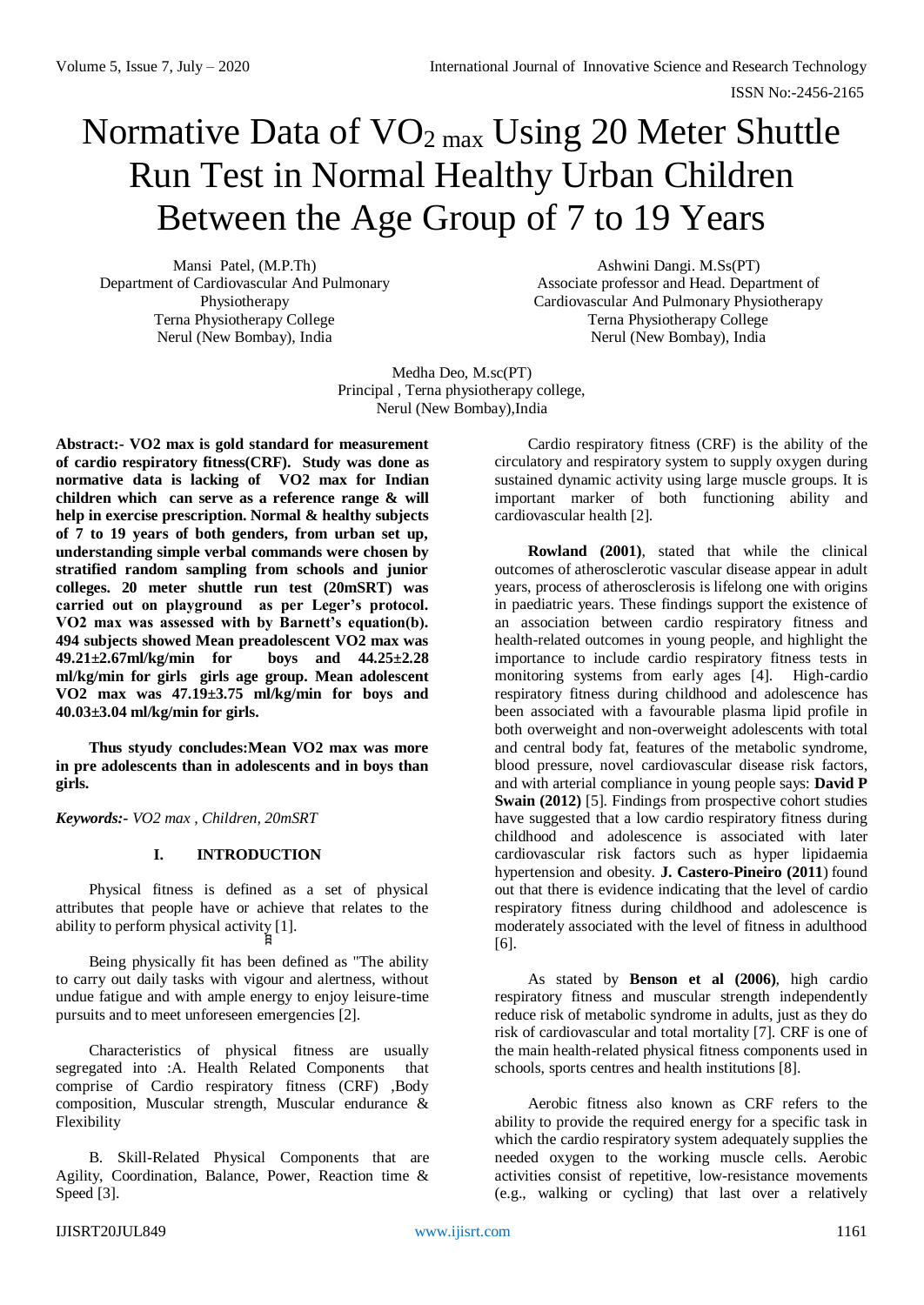#### ISSN No:-2456-2165

extended period of time (generally 5 minutes or more). Most of the energy for such activities is derived from the catabolism of intracellular and adipose tissue–released free fatty acids**: Jonatan R. Ruiz et al (2008)** [9].

**Ishan k. Desai et al (2015),** stated that the benefits of aerobic fitness may extend beyond overall health and wellbeing. In his small but growing body of research has observed that physical fitness is positively associated with academic achievement in school-aged children and youth [10]. In addition, recent reports suggest that cardio respiratory fitness is also an important health marker in young individuals. Therefore, it becomes important to include paediatric cardiorespiratory fitness testing into consideration as an individual's strength of an aerobic system.

# *Measurement of cardio respiratory fitness:*

Aerobic fitness, best measured by  $VO<sub>2</sub>$  max, is a measure of oxygen transport and utilization [8].  $VO<sub>2 max</sub>$ can be defined as the highest rate at which oxygen is taken up and utilized by the body during severe exercises. It is also known as maximal oxygen uptake, maximal aerobic power, and aerobic capacity<sup>9</sup>. Neil Armstrong et al (2000), states that  $VO<sub>2 max</sub>$  is a function of cardiac output and arteriovenous oxygen difference [11]. An absolute value measured in litres per minute (L/min). A relative value accounts for body mass in millilitres per kilograms of body weight per minute (ml/kg/min).

## *Assessment of VO2 max*

VO2 max is usually determined by a graded exercise test1.Variety of exercise tests that active body's large muscle group can determine VO<sub>2</sub> max, provided exercise intensity and duration maximize aerobic energy transfer. The  $VO<sub>2 max</sub>$  tests may require single, continuous 3 to 5 minutes supra-maximal efforts. In most case, the test usually consists of progressive increments in efforts (graded exercise) until the subjects simply refuses to continue exercise that is up to level of exhaustion [8]. The "true" maximum aerobic capacity is assessed in laboratories by open circuit spirometry1.

The direct measurement of  $VO<sub>2</sub>$  max require an extensive laboratory, specialized equipment, and considerable subject's physical effort and motivation. Hence, laboratory tests remain impractical to assess large group of untrained subjects [1].

# *Field tests for assessment of VO2 max:*

In current times due to problems associated with the direct VO2 max testing, indirect measurement of VO<sub>2 max</sub> in the form of field tests have become more popular. Field tests offer many benefits over other forms of laboratory testing in that, they are easy to administer, inexpensive and can be performed whenever a measured distance is available.

These tests are validated by examining either the Correlation between directly measured  $VO<sub>2</sub>$  max and estimated from physiological responses to sub maximal exercises Or The correlation between directly measured VO2 max and test performance using standard graded protocol [3].

In field test  $VO<sub>2 max</sub>$  can be determined by portable gas analyzer or prediction formulae based on various parameters like age, gender, BMI, height, weight, or simply distance covered or time taken for completion of the test[1].

Field tests avails more specific exercise testing according to physical activity that is more done by subjects. For example in children, running is mostly done activity , so any field test that requires running as a part of testing can be the choice of test to measure  $VO<sub>2 max</sub>$  [5]. Out of all field tests, 20 Meter Shuttle Run (20m SRT) Test is most commonly used field test in children. **Daniel et al in 2015** concluded that the 20m SRT has a moderate-to-high mean criterion-related validity for estimating cardio respiratory fitness [12]. When the performance score is combined with other variables the criterion-related validity of 20m SRT increases considerably in children.

# *Need of the Study*

Having normative data for  $VO<sub>2</sub>$  max may help us to know the existing level of fitness in Indian paediatric population. It may also help designing specific protocol for aerobic training for paediatric age group. Hence, this study was undertaken to collect and form normative data of VO<sub>2</sub> max using 20 Meter Shuttle Run Test.

## **II. AIM OF THE STUDY**

To estimate normal  $VO<sub>2 max</sub>$  in normal healthy urban children using 20 Meter Shuttle Run Test.

## **III. MATERIALS AND METHODS**

The study was Observational cross-sectional study performed on 494 Normal healthy students from aged between 7 to 19 years of both genders, belonging to urban schools and colleges. who can understand and respond to simple verbal commands, selected by stratified random sampling? Study was carried out at School/college playground for about 18 months. Subjects answering "yes" to any question given in Physical Activity Questionnaire Plus (PAR-Q+.) and/or suffering from any cardiovascular and respiratory disease, neurological and musculoskeletal impairment that hamper running, or having abnormal vitals before the test ,or those who are unwilling to participate in the study, were excluded from the study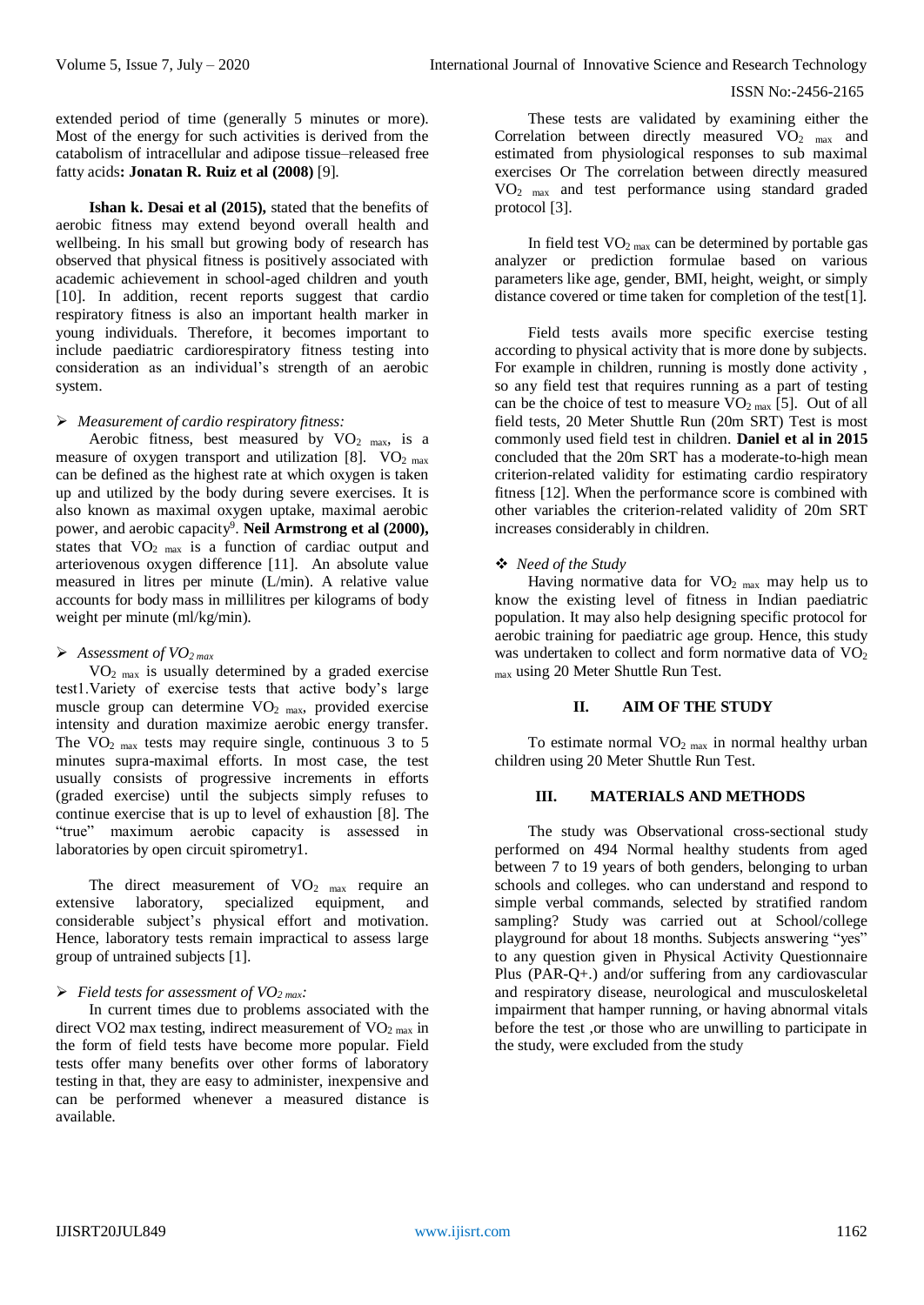ISSN No:-2456-2165



Fig 1:- Material needed for the study

# **IV. METHOLOGY**

After approval of study design by guide, college principal and institutional ethical committee and after the approval from MUHS, study was started. After taking respective principal's permission for conducting the research, healthy urban school children, and college students were selected primarily, for the study. Subjects were screened for physical activity readiness with the help of Physical Activity Readiness Questionnaire – Plus (PAR-Q) (Annexure: 4), which is a modified version of original PAR-Q and applicable to every age group [13].

Included students were asked to give their assent for the study on "subject's assent form" get parental consent on the given "Parental consent form" failing to which subjects were excluded from the study. Subject's demographic data, resting vitals and anthropometric evaluation followed next.

#### **METHODOLOGY FRAME WORK FLOW CHART**



Fig 1:- Methodology flow chart

## *20 meter shuttle run test procedure.*

Test was been carried on the play or sports ground of respective school and colleges.The subjects performed the test as previously described by Léger et al. Subjects were instructed to run between distance of 20m marked by colourful cones, while keeping pace with audio signals emitted by audio player from speakers . The initial speed was 8.o km/h, and was increased by 0.5 km/h per minute (one minute equals one stage). The test was terminated when the participant failed to reach the end lines concurrent with the audio signals on two consecutive occasions, or when the subject stopped because of fatigue. The level at which the test was terminated was noted. However, subjects were encouraged to keep running as long as possible throughout the course of the test[9].. Speed of the test was calculated by the chart showing stagewise speed. [14].

 $VO<sub>2 max</sub>$  was then calculated using Barnett's equation which is mentioned below.

 $VO_{2 \text{ max}} = 24.2 - 5.0 \cdot G - 0.8 \cdot A + 3.4 \cdot S$ Where, G= gender, Male=  $0 \&$  Female = 1;A= Age  $S=$  speed of the stage[15].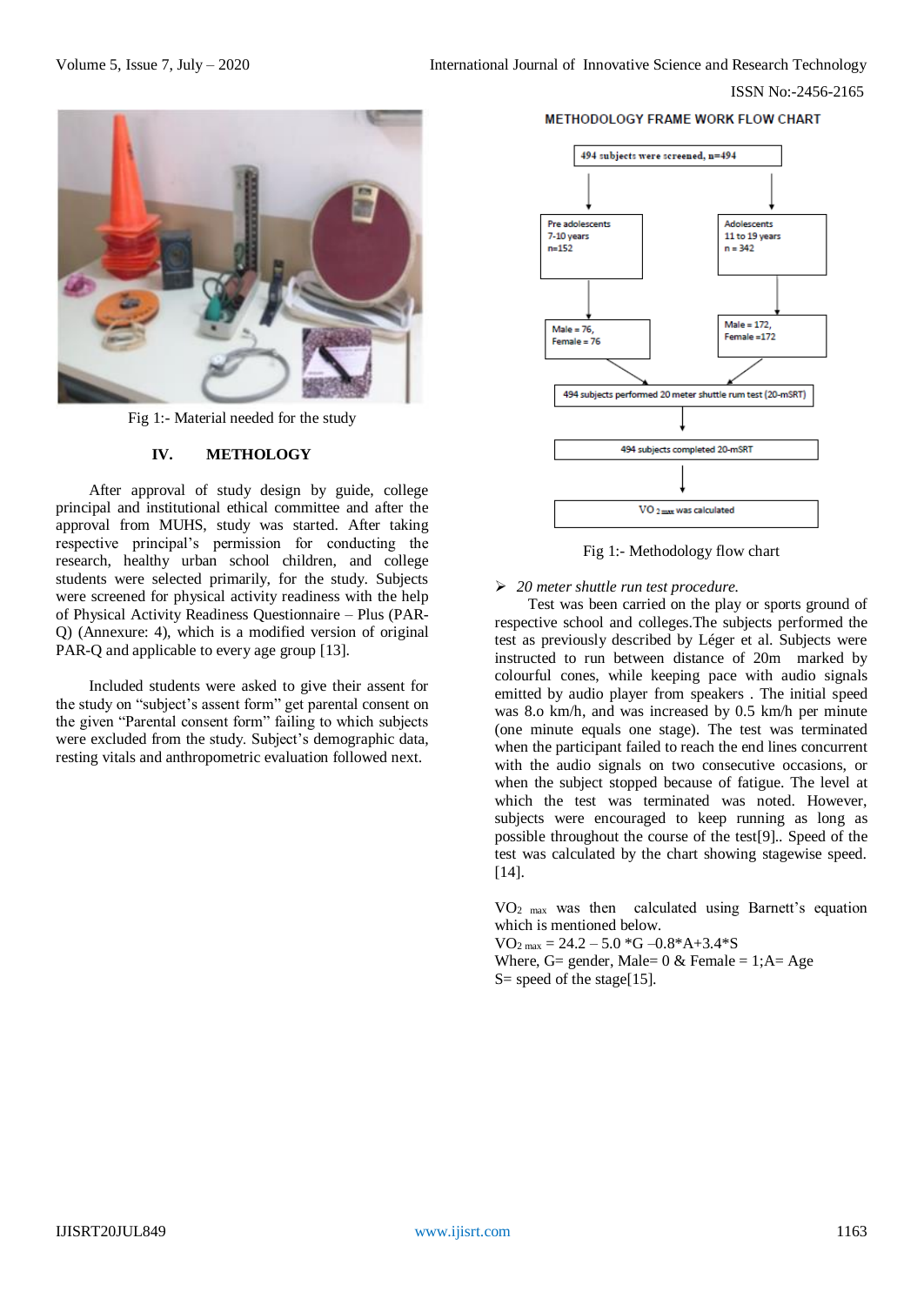

Fig 3:- subject performing 20 meter Shuttle Run Test

# **V. DATA ANALYSIS**

All the data was analysed using SPSS 20 version for windows.Mean and standard deviation was calculated for all the outcome measure.Estimation of normal values of VO2 max of children from 7 to 19 years of age was done

Volume 5, Issue 7, July – 2020 **International Journal of Innovative Science and Research Technology** 

ISSN No:-2456-2165

using descriptive statistics that is measure of central tendency.

Data did not pass normality test, therefore, Spearman's correlation was used to correlate Age with  $VO<sub>2</sub>$ max .

Chi square test was used to associate Age groups, Gender, Mann Whitney U (Wilcoxon Rank Sum Test) was used to compare  $VO<sub>2 max</sub>$ . between the Genders and between Pre-Adolescent and Adolescent Age group.

# **VI. RESULTS**

Total 494 subjects were included in the study out of which they were primarily devided according to 2 strata having equal no. of boys  $=247 (50\%)$  and girls $=247 (50\%)$ another strata was made of pre adolescents=152 (30%) and adolescents =  $342 \cdot (70\%)$  as shown in Table 1.

Mean VO<sub>2</sub> <sub>max</sub> in The Pre Adolescent group was: 49.2 $\pm$ 2.67 ml/kg/min for boys and 44.3 $\pm$  3.75 ml/kg/min in girls and for Adolescents age group it was :  $47.2 \pm 2.29$ ml/kg/min in boys and 40.0± 3.05 in females, as shown in table 1; figure 4.

As per Figure 5, Age showed significant negative correlation with  $VO<sub>2 max</sub>$ , which suggests that VO  $<sub>2 max</sub>$ </sub> decreases with increasing age Referring to Table 2 and figure 6 ,There was significant association found between VO2 max and gender. Girls showed Maximum number of subjects having  $VO<sub>2 max</sub>$  in category "Superior" compared to boys who showed maximum number of subjects having VO2 max in category "Good".

| <b>Parameters</b>   | <b>Strata</b>        | <b>BOYS</b> |             |           | <b>GIRLS</b> |             |           |
|---------------------|----------------------|-------------|-------------|-----------|--------------|-------------|-----------|
|                     |                      |             | <b>Mean</b> | <b>SD</b> |              | <b>Mean</b> | <b>SD</b> |
| Age                 | <b>Preadolescent</b> | 76          | 8.50        | 1.13      | 76           | 8.50        | 1.13      |
|                     | Adolescent           | 171         | 15.00       | 2.59      | 171          | 15.00       | 2.59      |
| $\mathbf{VO}_2$ max | <b>Preadolescent</b> | 76          | 49.21       | 2.67      | 76           | 44.25       | 2.28      |
|                     | <b>Adolescent</b>    | 171         | 47.19       | 3.75      | 171          | 40.03       | 3.04      |
|                     |                      |             |             |           |              |             |           |



Table 1:- Mean value of  $VO<sub>2 max</sub>$  for gender and age group



Fig 5:- Graph showing correlation of  $VO<sub>2 max</sub>$  with Age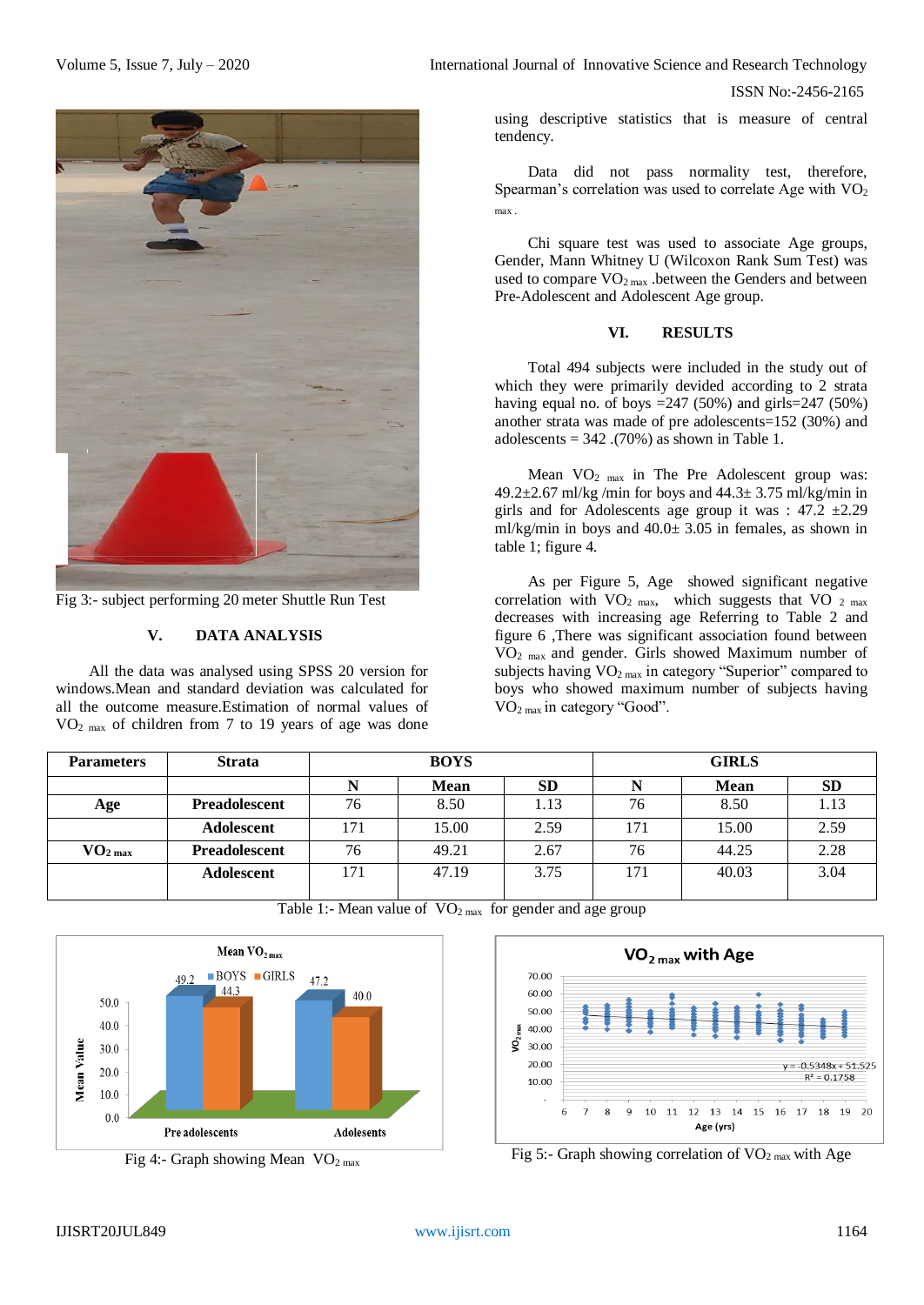| <b>Variables</b> |             | <b>Sex</b>    | Chi square test | -value        |         |         |
|------------------|-------------|---------------|-----------------|---------------|---------|---------|
| $VO2$ max        | <b>Boys</b> | $\frac{9}{6}$ | Girls           | $\frac{0}{0}$ |         |         |
| Very Poor        | 0           | 0             | $\bf{0}$        | $\bf{0}$      |         |         |
| Poor             | ٩           | 1.2           |                 | 0.0           |         |         |
| Fair             | 51          | 20.6          | 3               | 1.2           | 191.184 | < 0.001 |
| Good             | 153         | 61.9          | 64              | 25.9          |         |         |
| Excellent        | 36          | 14.6          | 71              | 28.7          |         |         |
| Superior         |             | 1.6           | 109             | 44.1          |         |         |
| Total            | 247         | 100.0         | 247             | 100.0         |         |         |

Table 2:- Association of  $VO<sub>2 max</sub>$  with Gender



Fig 6:- Graph showing association of  $VO<sub>2 max</sub>$  with Gnder

#### **VII. DISCUSSION**

As per the Aim of the study, the mean value of  $VO<sub>2 max</sub>$ </sub> in pre-adolescent age group mean  $VO<sub>2 max</sub>$  was found to be  $46.73 \pm 3.52$  ml/kg/min ranging from 38.4 ml/kg/min to 56.61 ml/kg/min and in adolescent age group mean  $VO<sub>2 max</sub>$ </sub> was  $43.61 \pm 4.95$  ml/kg/min ranging from 32.8 to 59.8 ml/kg/min **(Table 1; Figure 4)**. VO<sub>2 max</sub> was found to be significantly higher in pre adolescents than adolescents when compared between 2 **groups** VO<sub>2</sub> max had shown significant negative correlation with the age suggesting that, as the age increases  $VO<sub>2 max</sub>$  decreases (**Figure 5**).

The reason for preadolescents showing more cardiorespiratory fitness may be because preadolescents have high resting Heart rate. The resting heart rate declines very slowly during pre pubertal and pubertal years than post pubertal years. It is known that maximal heart rate  $(HR_{max})$ is age dependant therefore preadolescents have more  $HR_{max}$ than adolescents. Resting  $\overline{VO}_{2 \text{ max}}$  is high in children which may directly correlate with heart rate. Preadolescent children have diminished thermoregulatory control under extremes of physical exercise compared to older youths or young men. Because of this they can sustain the temperature changes occurring during exercises and persist with the physical activity even in hot or cold climate.

Children have flexible muscles which allow them to continue physical activity without any sence of tiredness or discomfort. Skeletal muscle blood flow increases from 15% to as high as 80% of the cardiac output during heavy exercise [16]. The increase in skeletal muscle flow comes from reduction of local vascular resistance. Humoral vasodilator mechanisms and neurogenic dilatation can be

responsible for this. Increased sympathetic tone with exercise presumably creates constriction in other vascular beds to cause redistribution of flow to the muscle. Also, children have low anaerobic capacity which can be because of diminished glycolytic enzymes in children. On this basis, it can be assumed that pre adolecsents can tolerate endurance type of exercise rather than short burst high energy events [17].

 $VO<sub>2 max</sub>$  was found to be significantly more in boys than in girls **(figure 4; Table 2;Figure 6).** Most of the boys had VO<sub>2</sub> max in category 'GOOD' according to Heywords classification of  $VO<sub>2 max</sub><sup>41</sup>$  and had  $VO<sub>2 max</sub>$  between 45.2 -50.9 ml/kg/min. Where as most of the girls had  $VO<sub>2 max</sub>$ </sub> in 'SUPERIOR' category according to Heywords classification of  $VO_{2 \max}$  [18]. but had  $VO_{2 \max}$  only >41.9 ml/kg/min.  $VO_{2}$ max showed a decline in the adolescent age group for both boys and girls.

It is known fact that post pubertal girls have less  $VO<sub>2</sub>$ max than pre pubertal girls can be due to change in body composition in girls at puberty with more fat and less lean body mass . Boys on the other hand, have an increase in muscles mass after puberty which could account for the increase in  $VO<sub>2 max</sub>$  [19]. Over the age range 8-16 years, boys' values increase by about 150% and girls' by about 80% :The statement by neil Armstrong corroborating findings of present study

**M. A. Jones et al(2000)** beleives that sexual maturity has a significant independent role in proving inequal levels of VO2 max Since the increase in testosterone production in adolescent children is markedly higher in boys than girls, boys become stronger faster and to a higher degree In general, boys develop greater strength and thus surpass girls in the performance of most sport-related skills. Early maturing girls undergo a socialization process which does not motivate them any more to excel in physical exercise. On the other hand, late-maturing girls tend to be socialized into sports participation.During adolescence; males show a steady increase in performance and endurance that extends into early adulthood. There are dissimilarities among the girls [20].